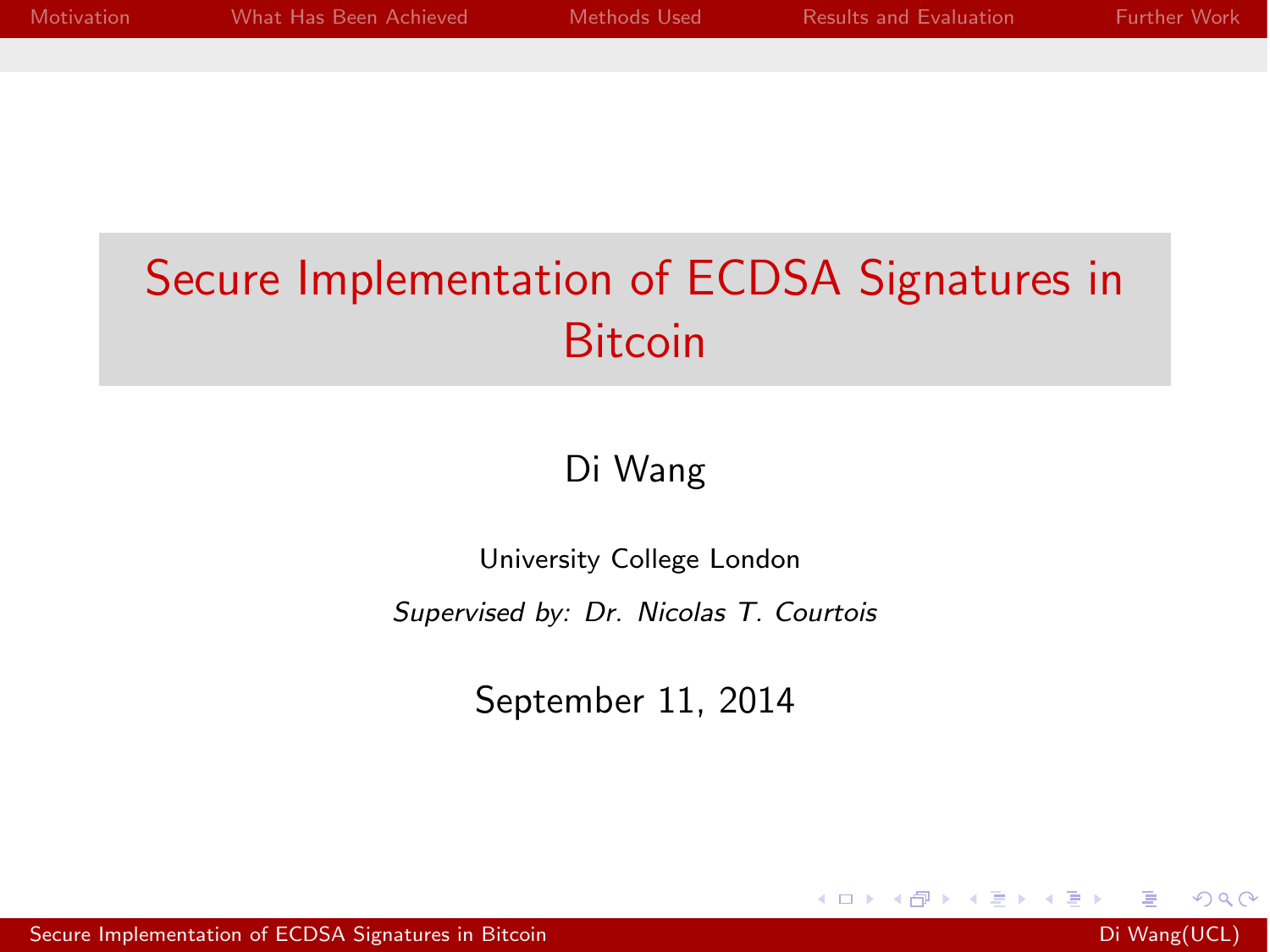[Motivation](#page-2-0)

[What Has Been Achieved](#page-3-0)

[Methods Used](#page-4-0)

[Results and Evaluation](#page-12-0)

[Further Work](#page-14-0)

メロト メ団 トメ 君 トメ 君 ト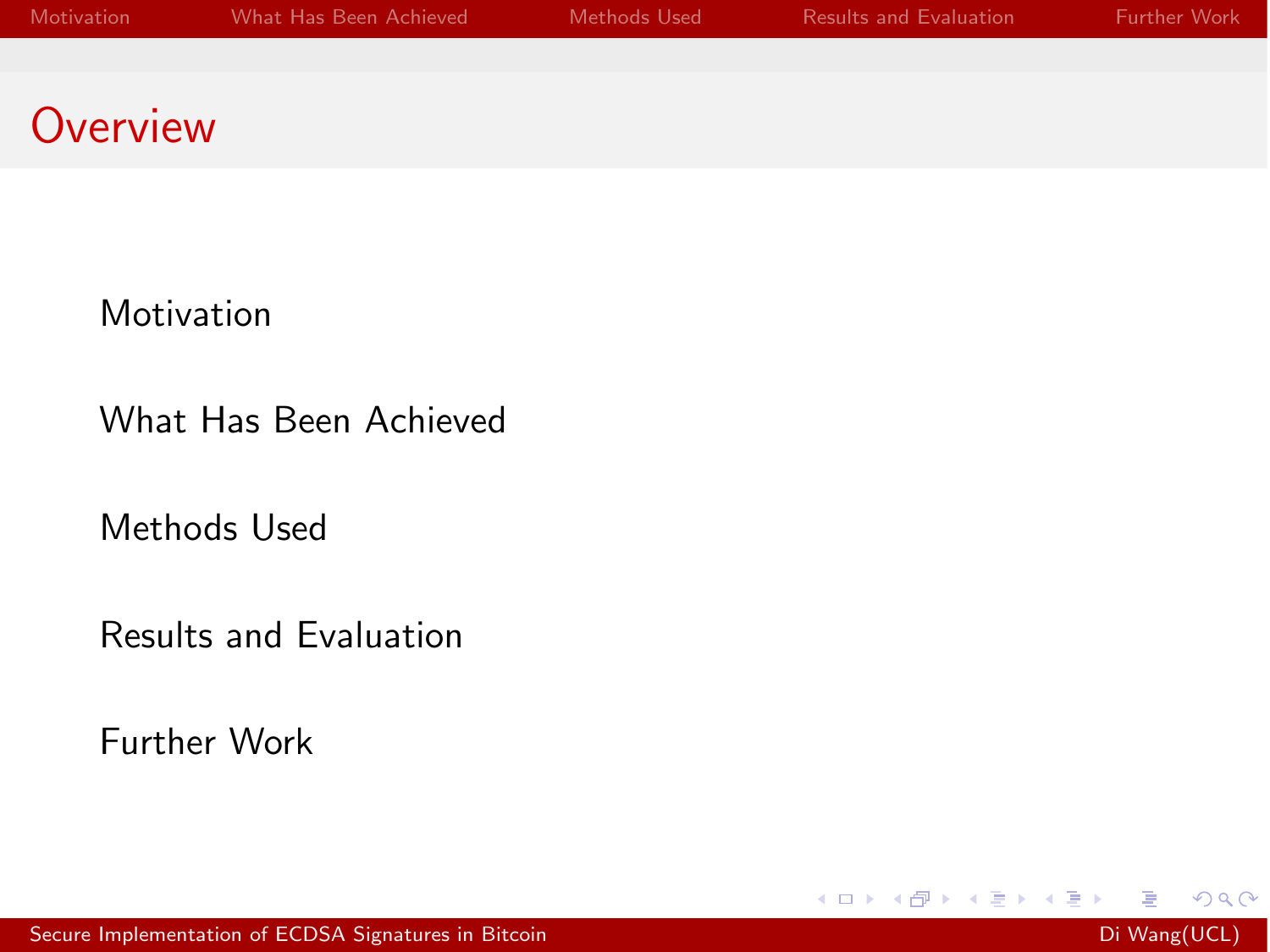- <span id="page-2-0"></span> $\blacktriangleright$  Bitcoin
- $\triangleright$  ECDSA: A main building block in Bitcoin
- ► ECDSA curve used: secp256k1

メロト メ団 トメ 君 トメ 君 ト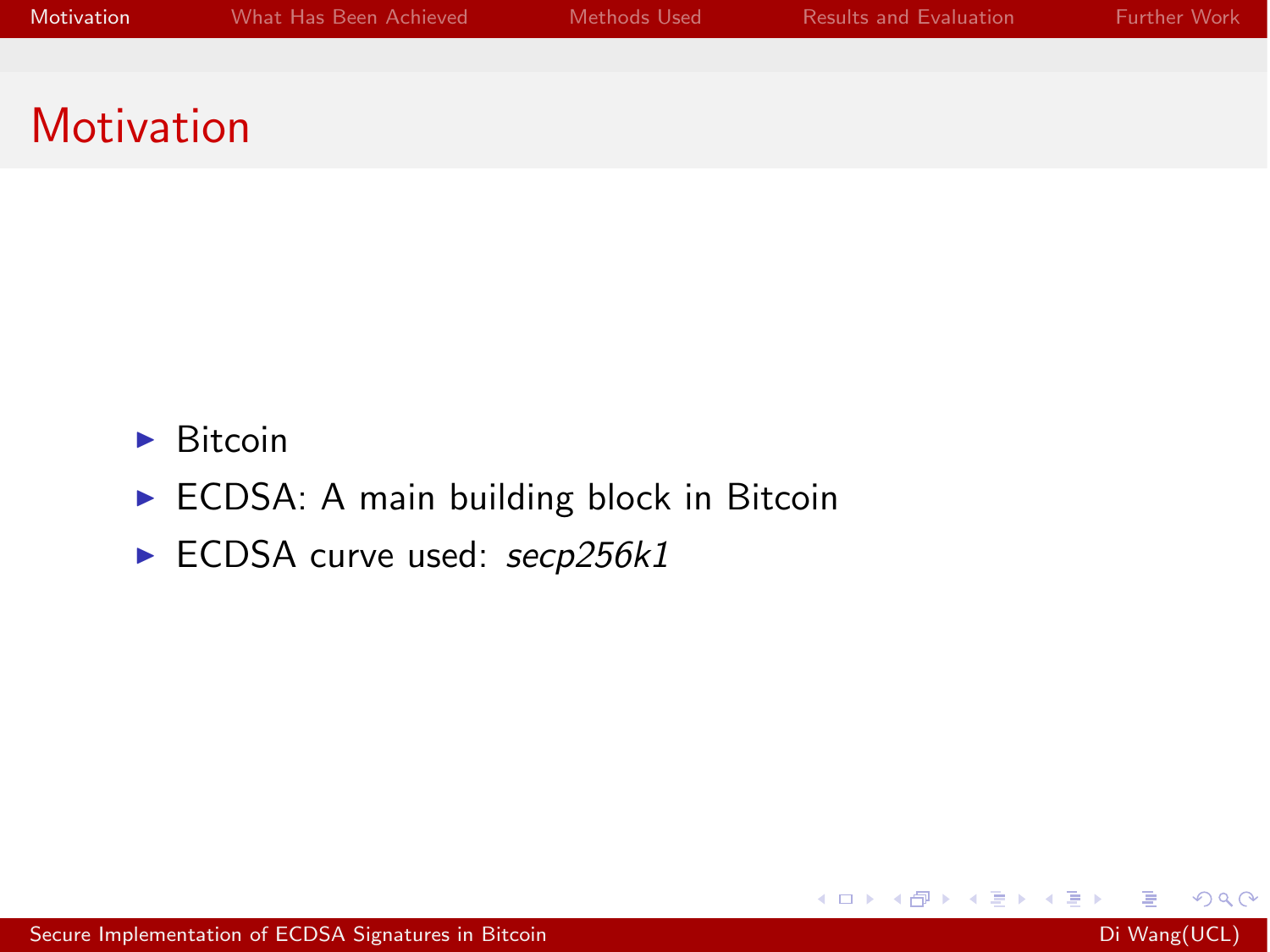4 0 8

a

# <span id="page-3-0"></span>What Has Been Achieved

- $\blacktriangleright$  ECDSA prototype
- $\blacktriangleright$  Bitcoin transaction
- $\blacktriangleright$  Performance improvement
- $\triangleright$  Side channel countermeasures

Э×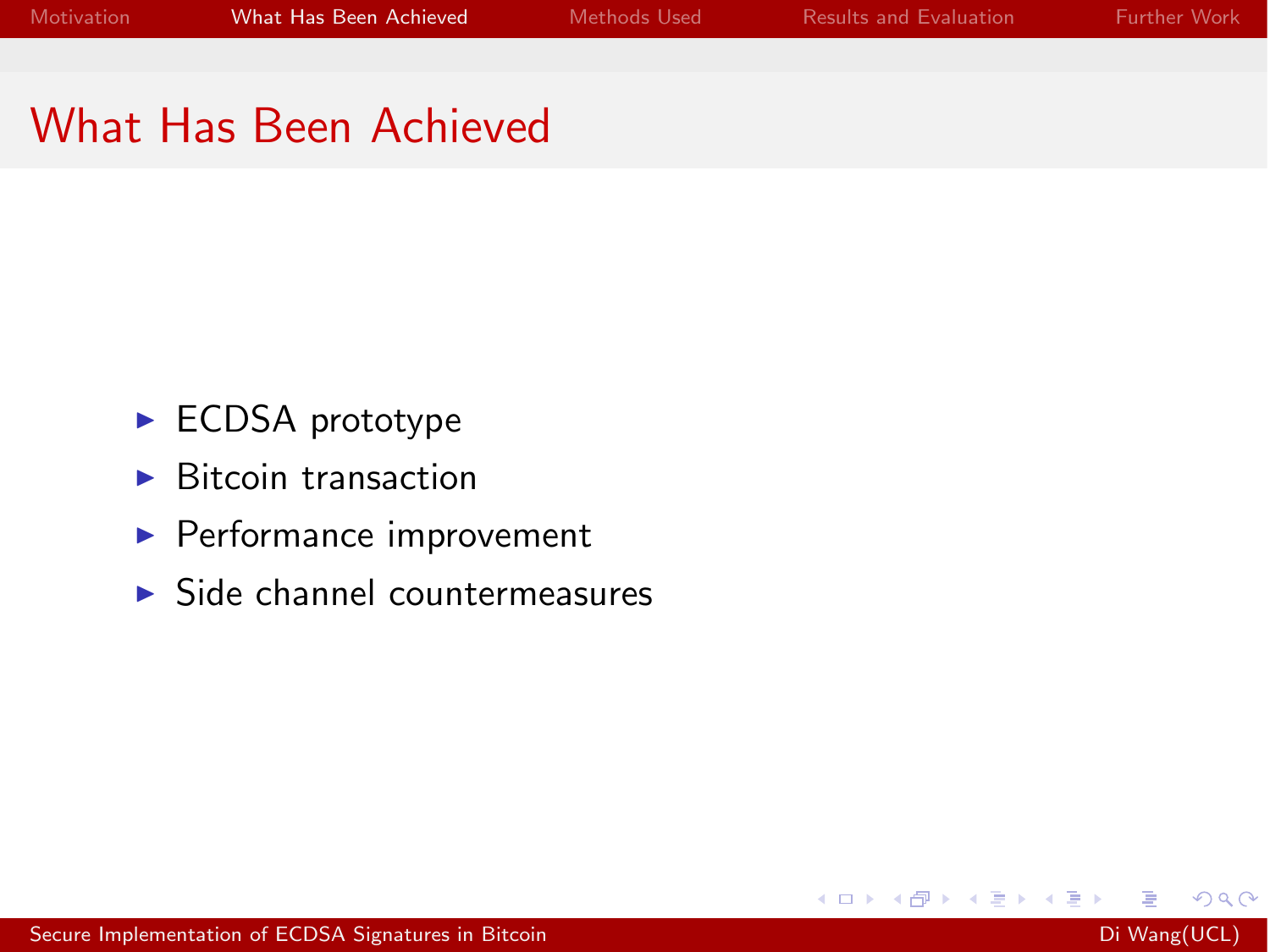# <span id="page-4-0"></span>ECDSA Prototype

- ► Key generation: *secp256k1*
- $\blacktriangleright$  Signature generation/verification
- $\triangleright$  Point multiplication: Double-and-add method (Affine Coordinates)

#### Algorithm 1 Double-and-add Algorithm

```
Require: d,P
Ensure: Q = dP1: if d_1 = 1 then<br>2: Q := P2: Q := P
3: end if
    for i = 1 to n do<br>Q := 2Q5: Q := 2Q<br>6: if d_i = 1 then
          Q := Q + P<br>end if
8: end if
9: end for
10: return Q
```
 $\Omega$ 

ヨト

**K ロ ▶ K 伊 ▶ K**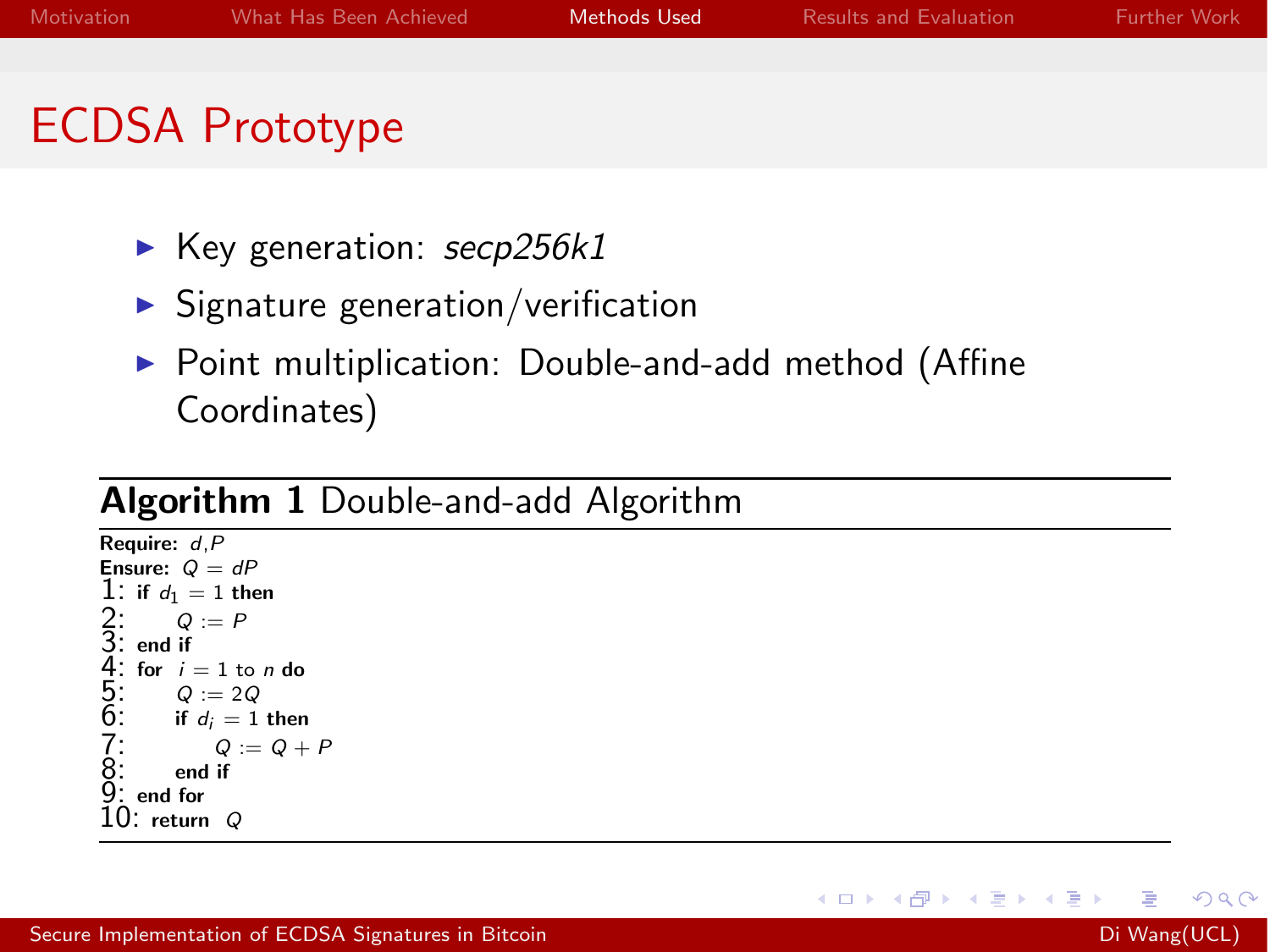# Performance Improvement

- **Projective Coordinates (Avoids inversion)**
- $\blacktriangleright$  Window Method

#### Algorithm 2 Window Method Algorithm

```
Require: d,P
Ensure: Q = dP1: if d_1 > 0 then
2: Q := d_1 P<br>3: end if<br>4: for i = 1 to n do
5: Q := 2^W Q (Repeated doubling)<br>6: if d_i > 0 then
6: if d_i > 0 then<br>7: Q := Q +7: Q := Q + d_i P(Precomputed value d_i P)<br>8: end if<br>9: end for
          end if
    end for
10: return Q
```
 $\Omega$ 

メロト メ団 トメ 君 トメ 君 ト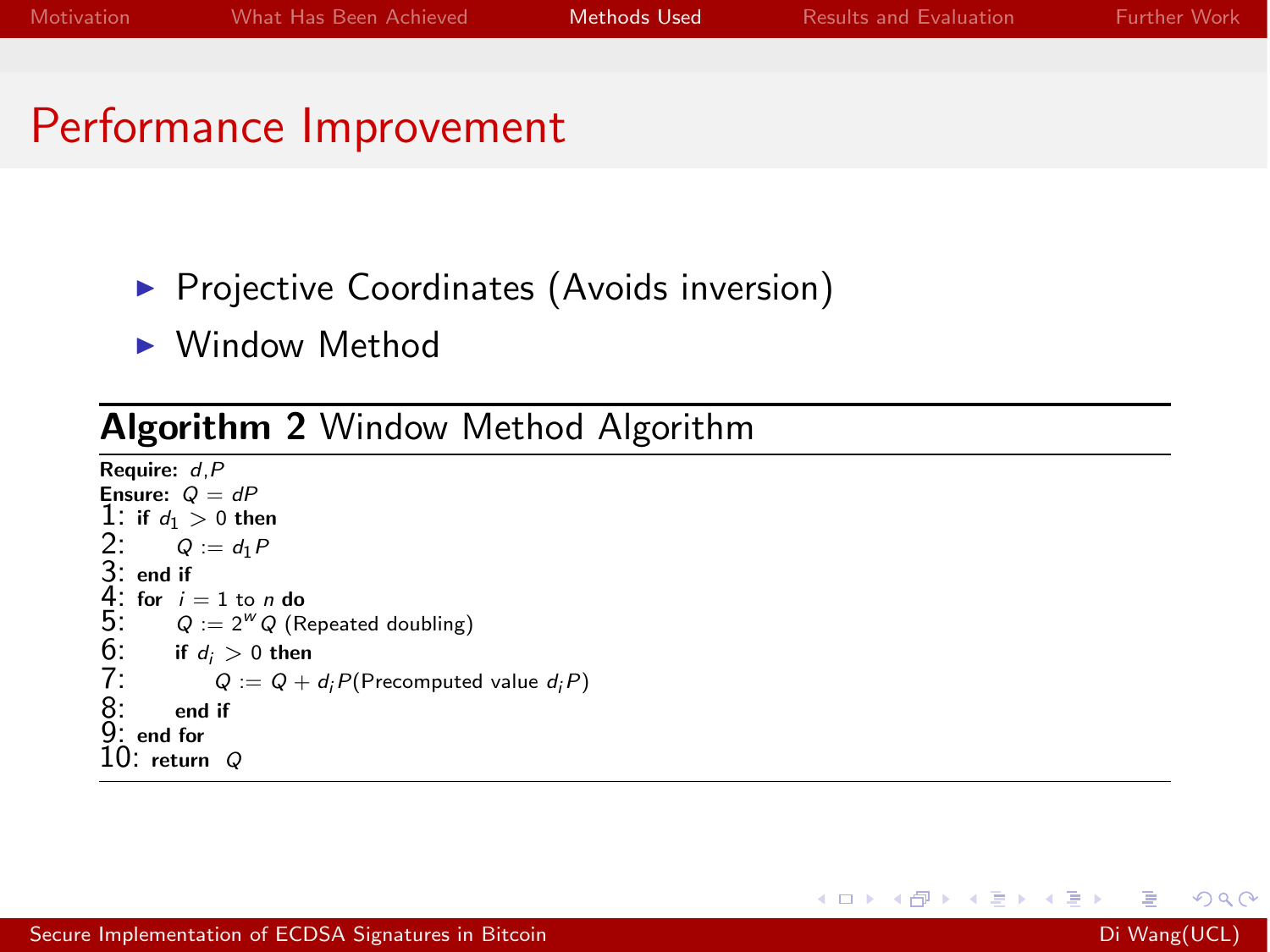∢⊡

# Side Channel Countermeasures

- $\triangleright$  Simple Power Analysis (SPA)
	- 1. Double-and-add-always method
	- 2. Montgomery ladder method
	- 3. Window-add-always method
- $\triangleright$  Differential Power Analysis (DPA)
	- 1. Scalar blinding
	- 2. Random scalar splitting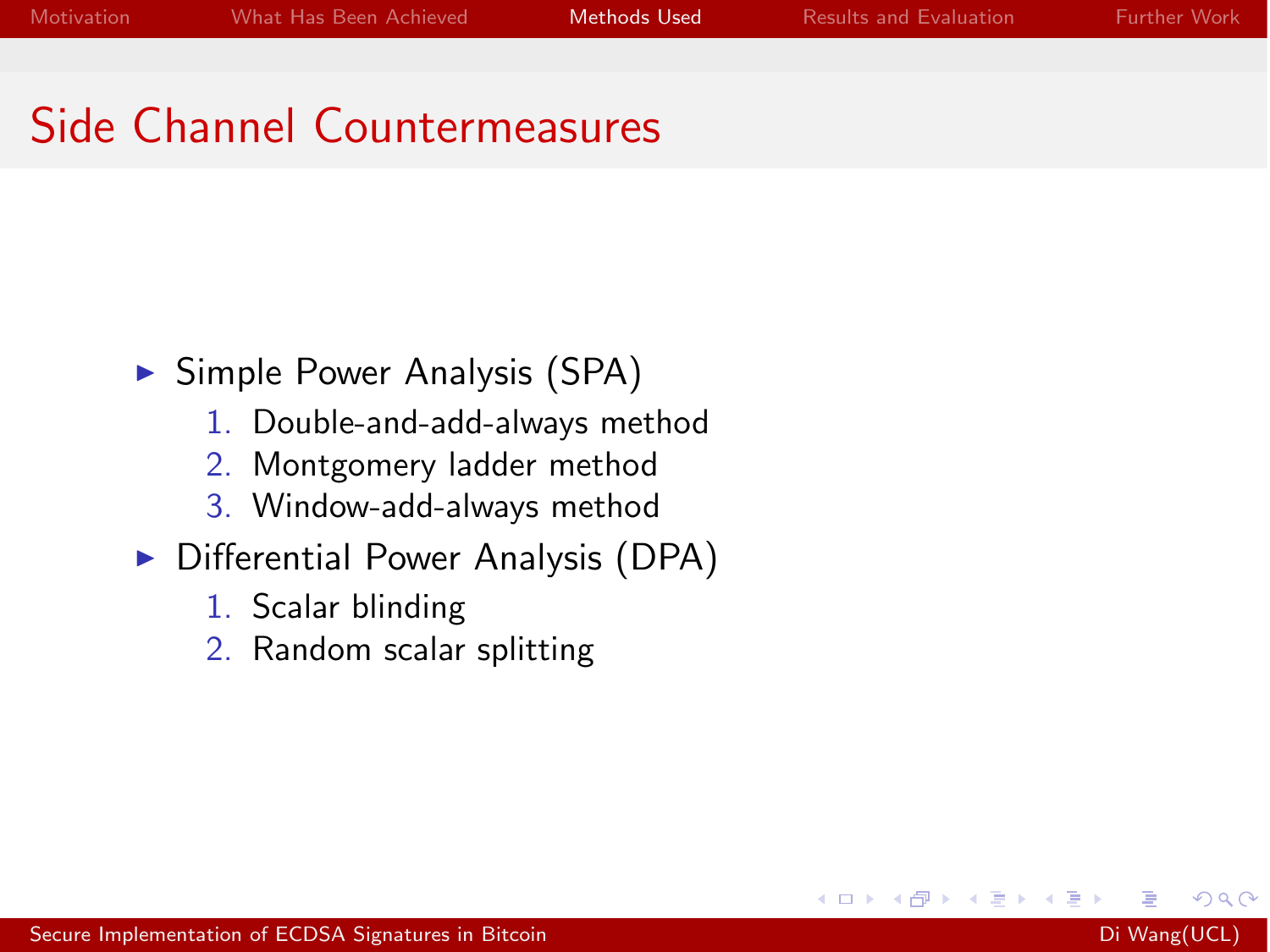# Side Channel Countermeasures

#### Simple Power Analysis

 $\blacktriangleright$  Double-and-add-always Method

#### Algorithm 3 Double-and-add-always Algorithm

Require: *d*,*P* Ensure:  $Q = dP$ 1:  $Q[0] = O$ 2:  $Q[1] = O$ 3: if  $d_1 = 1$  then<br>4:  $Q[0] := P$ 4:  $Q[0] := P$ <br>5: end if<br>6: for  $i = 1$  to *n*<br>7:  $Q[0] := 20$ 5: end if for  $i = 1$  to *n* do 7:  $Q[0] := 2Q[0]$ <br>8:  $Q[1] := Q[0]$ 8:  $Q[1] := Q[0] + P$ <br>9:  $Q[0] := 2Q[d_i]$  $Q[0] := 2Q[d_i]$ 10: end for 11: return *<sup>Q</sup>*[0]

 $\Omega$ 

メロメ メ母メ メミメ メミメ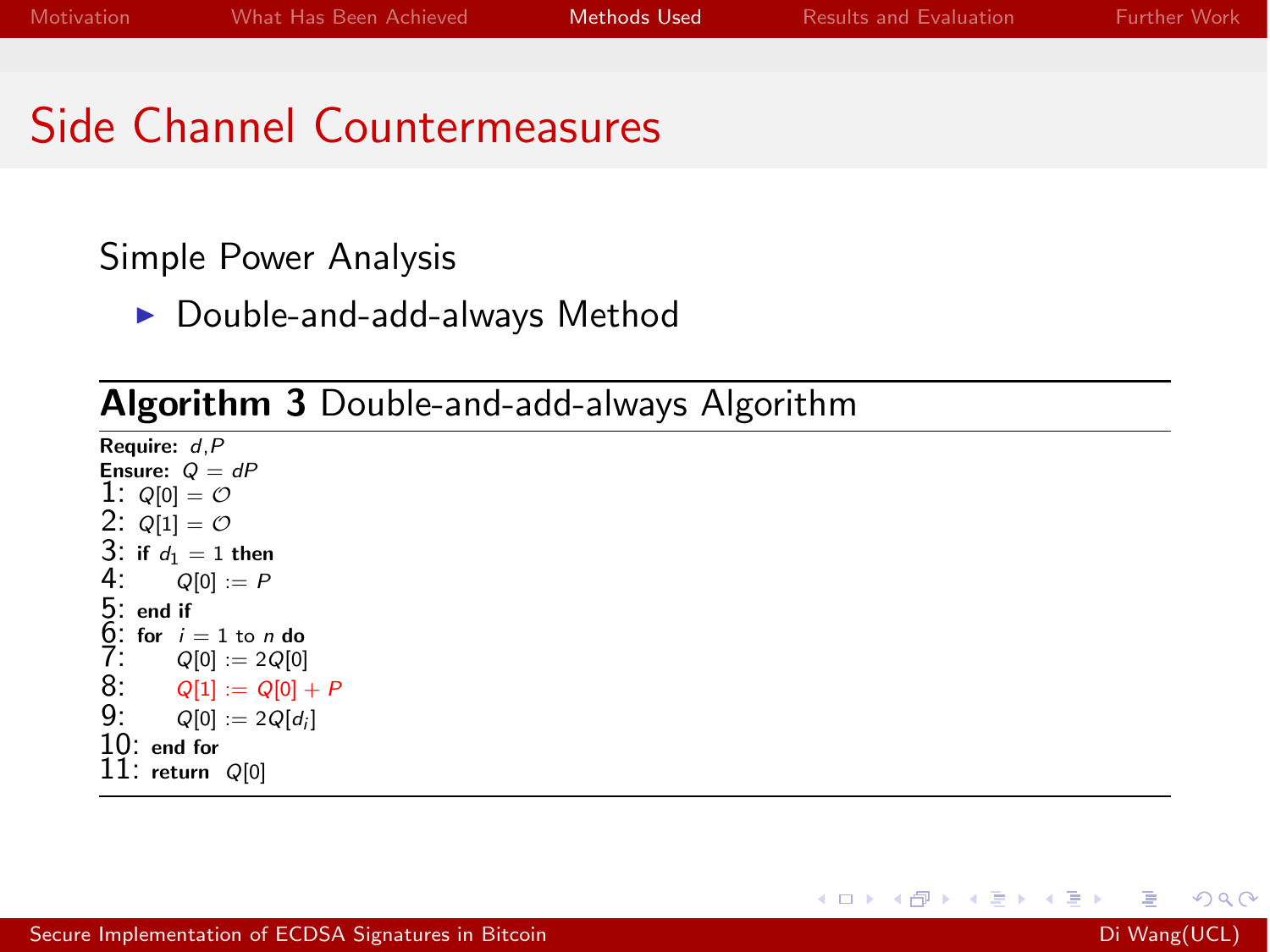**K ロ ▶ | K 伊 ▶ | K 手** 

# Side Channel Countermeasures

#### Simple Power Analysis

• Montgomery Ladder Method

### Algorithm 4 Montgomery Ladder Algorithm

Require: *d*,*P* Ensure:  $Q = dP$ 1:  $Q[0] = O$ 2:  $Q[1] = O$ 3: if  $d_1 = 1$  then<br>4:  $Q[0] := P$ 4: *<sup>Q</sup>*[0] := *<sup>P</sup>*  $Q[1] := 2P$ 6: end if 7: for *<sup>i</sup>* = 1 to *<sup>n</sup>* do 8:  $Q[1 - d_i] := Q[0] + Q[1]$ <br>9:  $Q[d_i] := 2Q[d_i]$  $Q[d_i] := 2Q[d_i]$ 10: end for 11: return *<sup>Q</sup>*[0]

 $\Omega$ 

一 (三) ト

 $\sim$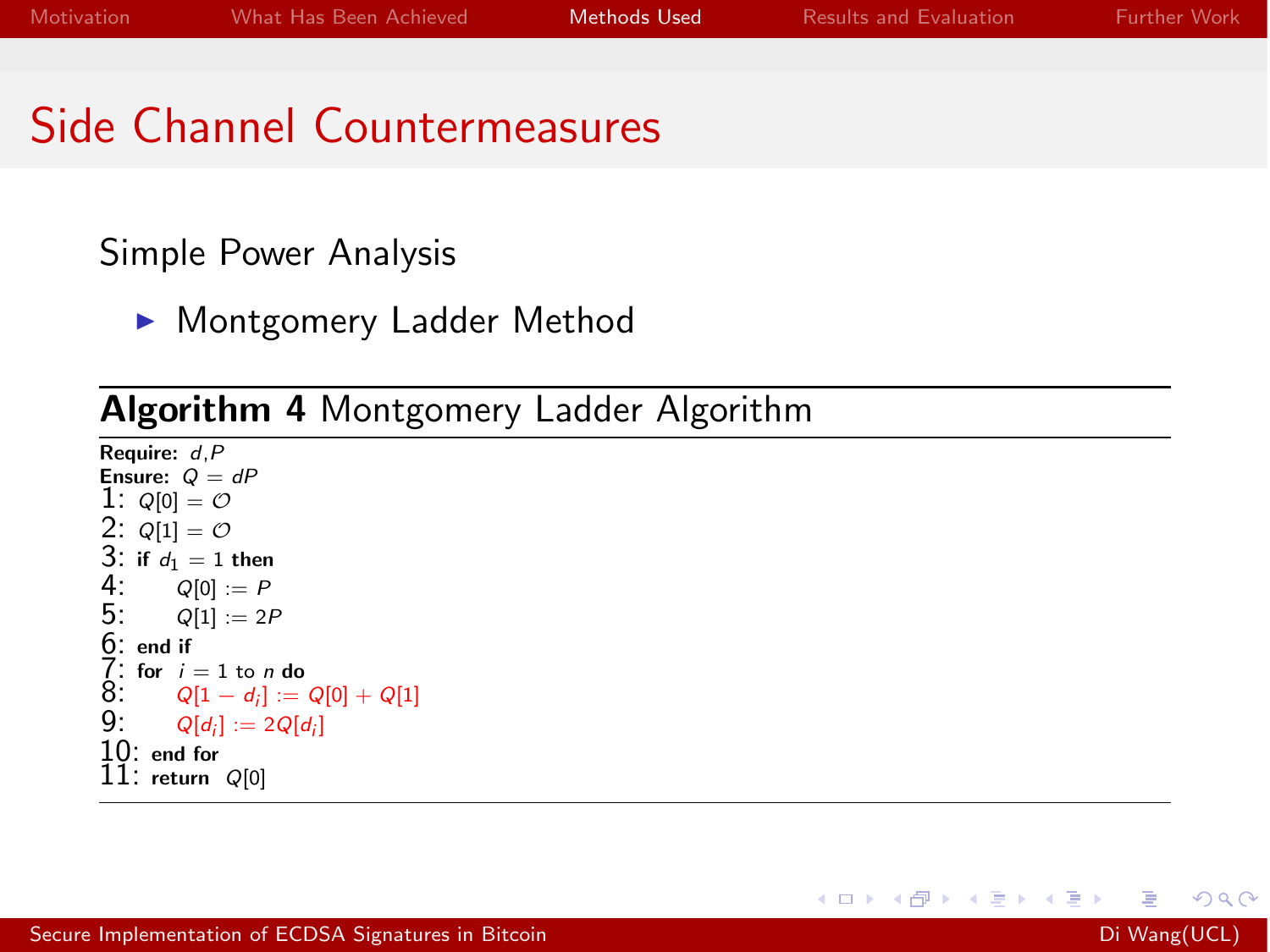# Side Channel Countermeasures

Simple Power Analysis

 $\blacktriangleright$  Window-add-always Method

### Algorithm 5 Window-add-always Algorithm

```
Require: d,P
Ensure: Q = dP1: Q[0] = O2: Q[1] = O3: if d_1 > 0 then<br>4: Q[0] := d_14: Q[0] := d_1 P<br>5: end if<br>6: for i = 1 to n de<br>7: Q[0] := 2^W Q5: end if
    for i = 1 to n do
7: Q[0] := 2^W Q[0] (Repeated doubling)<br>8: Q[1] := Q[0] + d_i P(\text{Precomputed val})8: Q[1] := Q[0] + d_i P(\text{Precomputed value } d_i P)<br>9: if d_i > 0 then
9: if d_i > 0 then 10: Q[0] = QQ[0] = Q[1]\frac{11}{12}: else
12: Q[0] = Q[0]
             end if
14: end for
15: return Q[0]
```
メロメ メ母メ メミメ メミメ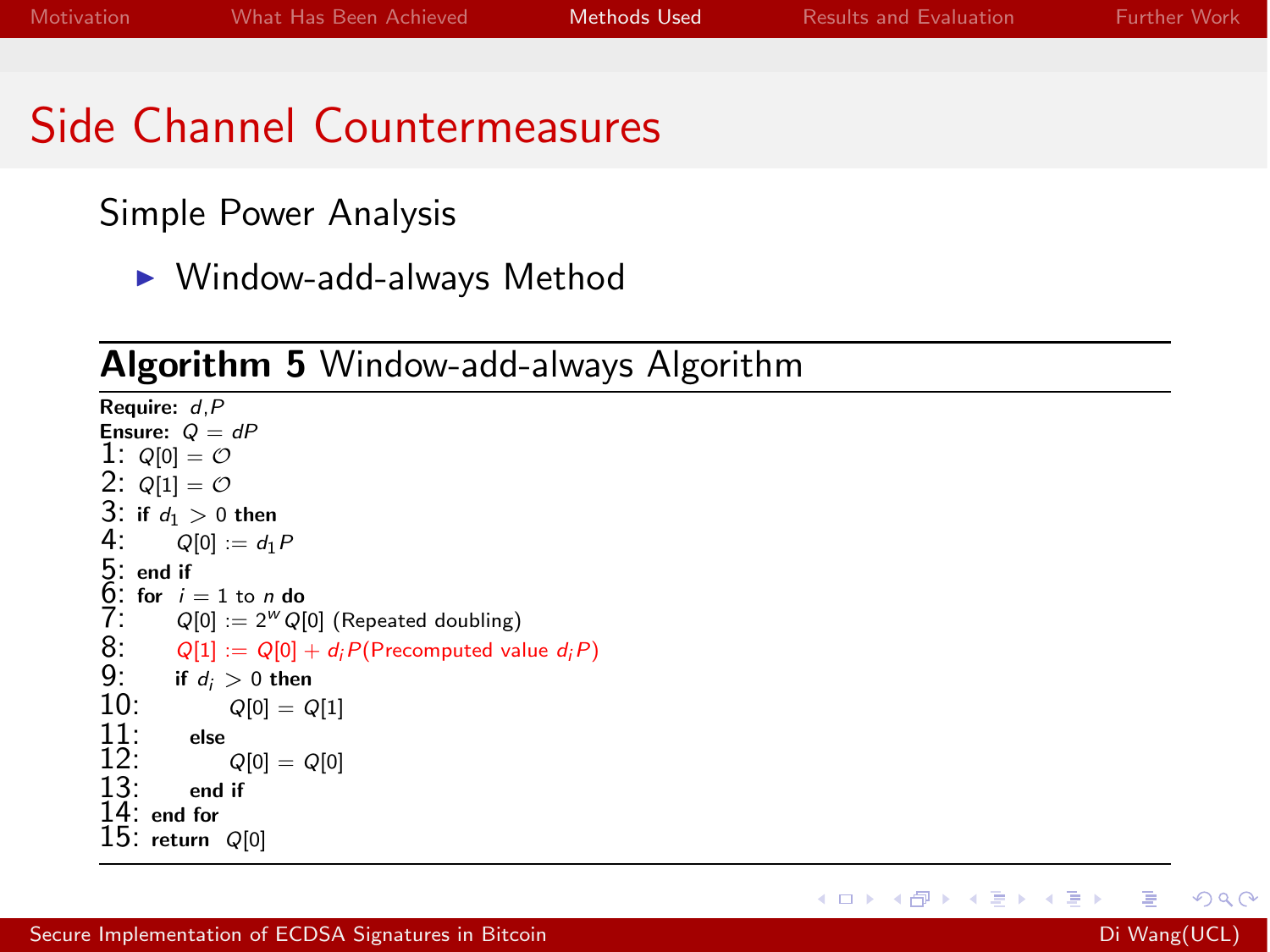# Side Channel Countermeasures

Differential Power Analysis

To compute  $Q = dP$ :

- $\triangleright$  Scalar Blinding Choose a 20-bit random number *k*, Then  $d' = d + k * \# N$ .  $Q = d'P = (d + k * \#N)P = dP$  since  $\#NP = O$ .
- $\blacktriangleright$  Random Scalar Splitting Choose a 200-bit random number *r*, Then  $Q = dP = (d - r)P + rP$ .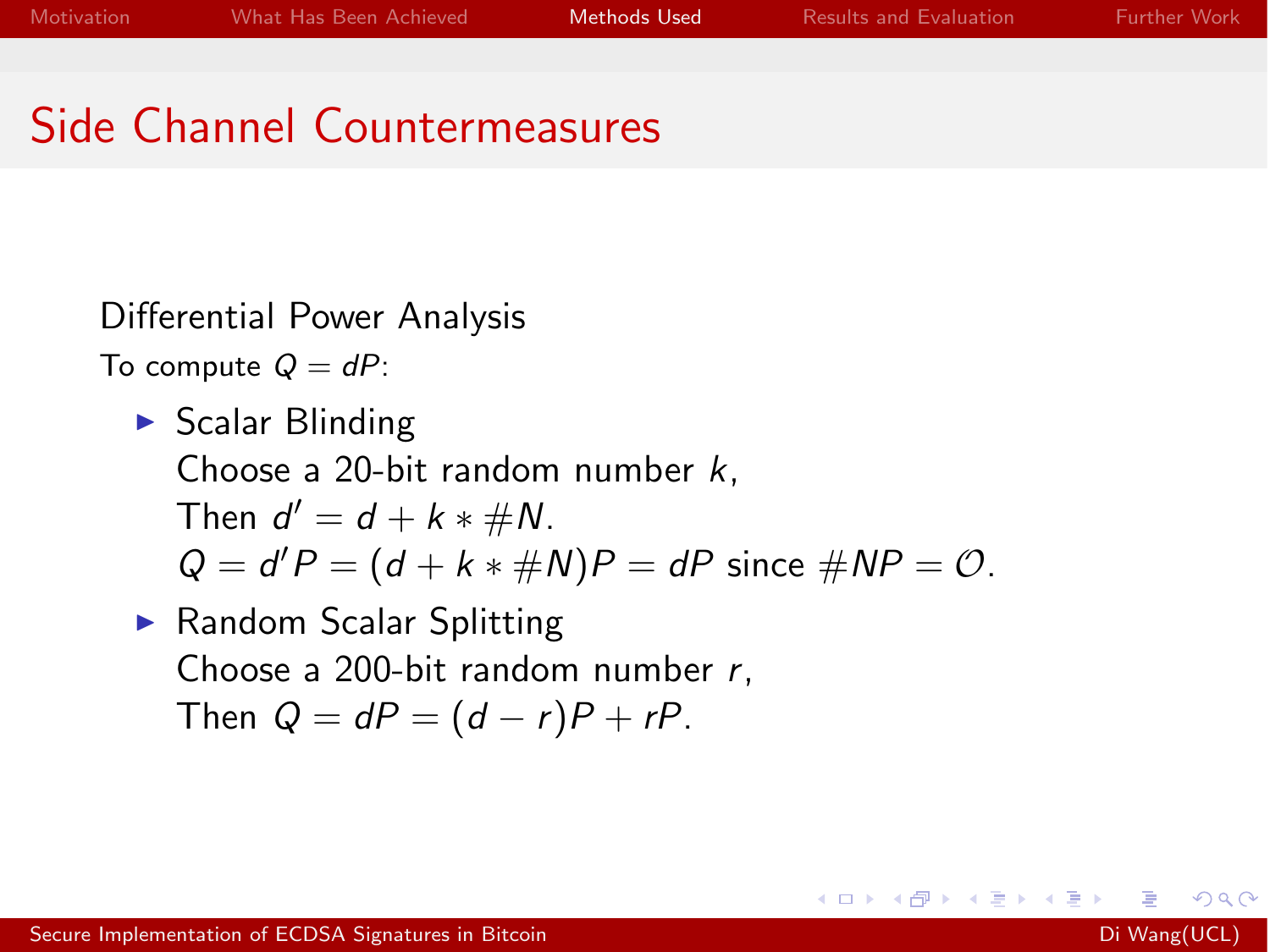Four Versions

- $\triangleright$  Version 1: Double-and-add-always  $+$  Scalar Blinding
- $\triangleright$  Version 2: Window-add-always + Scalar Blinding
- $\triangleright$  Version 3: Montgomery Ladder  $+$  Random Scalar Splitting

 $\leftarrow$ 

 $\triangleright$  Version 4: Montgomery Ladder  $+$  Scalar Blinding

 $\Omega$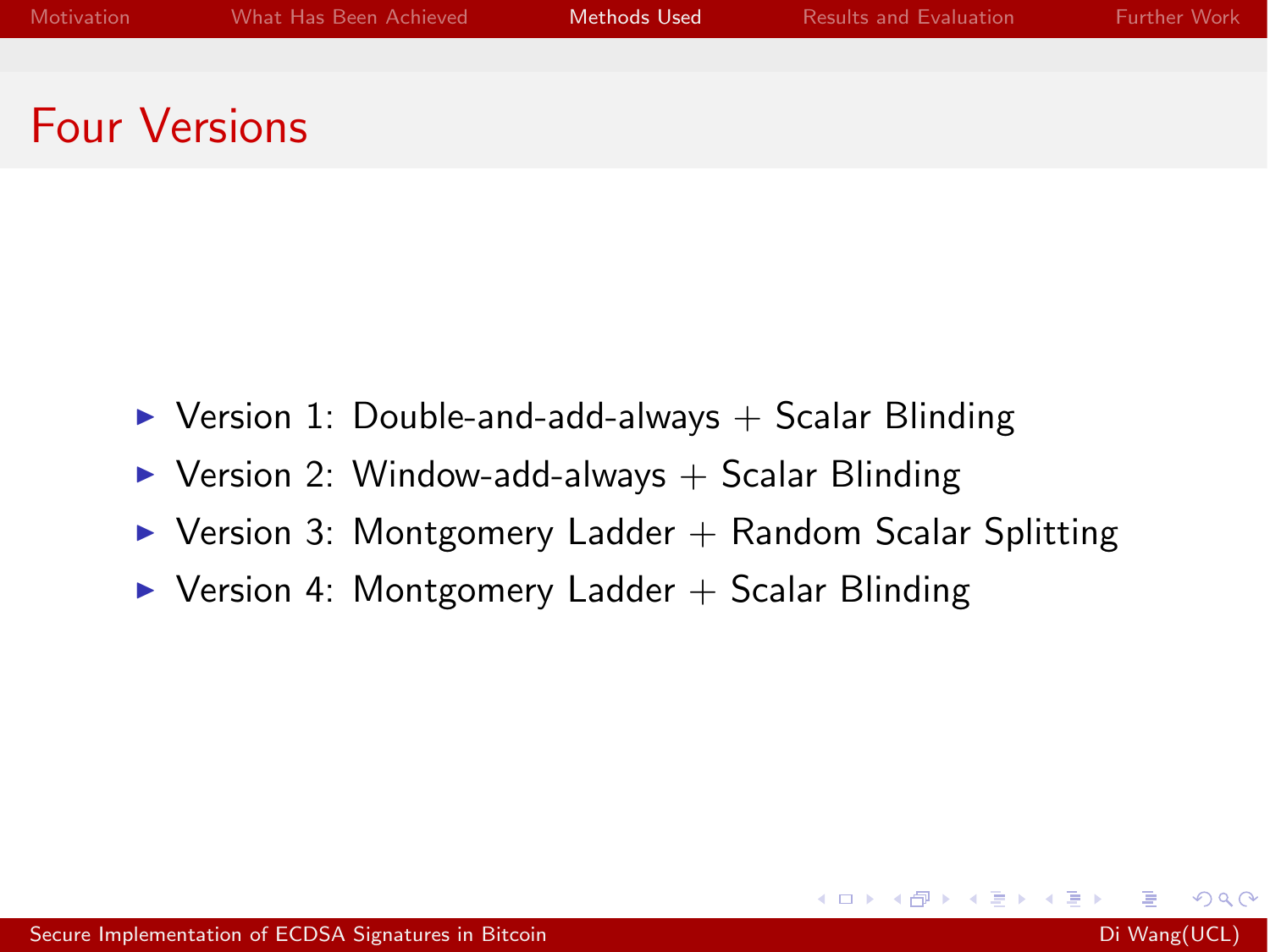**K ロ ト K 何 ト K ヨ ト** 

# <span id="page-12-0"></span>Speed Performance Results

|                         | Prototype              | Improved         | Version 1        | <b>Version 2</b> | <b>Version 3</b>     | <b>Version 4</b>  |
|-------------------------|------------------------|------------------|------------------|------------------|----------------------|-------------------|
| #ADD                    | 127                    | 59               | 256              | 64               | 456                  | 256               |
| 1ADD                    | 28 <sub>us</sub>       | 17 <sub>us</sub> | 17 <sub>us</sub> | 19 <sub>us</sub> | 17 <sub>us</sub>     | 20 <sub>us</sub>  |
| #DBL                    | 256                    | 256              | 256              | 256              | 455                  | 256               |
| 1DBL                    | 32 <sub>us</sub>       | 15 <sub>us</sub> | 15 <sub>us</sub> | 16 <sub>us</sub> | 13 <sub>us</sub>     | 15 <sub>us</sub>  |
| <b>Cal PM</b>           | 11.75 ms               | $4.81$ ms        | $8.20$ ms        | $5.31$ ms        | 13.67 ms             | 8.98 ms           |
| 1PM                     | $12.64$ ms             | $5.42$ ms        | $9.36$ ms        | 5.84 ms          | $15.12 \, \text{ms}$ | $9.74$ ms         |
| <b>SIGN</b>             | 13.78 ms               | $6.53$ ms        | $10.23$ ms       | $7.13$ ms        | $16.26$ ms           | 11.39ms           |
| 1M                      | 1.0 <sub>us</sub>      | $1.15$ us        | $1.15$ us        | $1.1$ us         | $1.05$ us            | 1.2 <sub>us</sub> |
| 1S                      |                        | $1.15$ us        | $1.05$ us        | $1.15$ us        | $1.1$ us             | $1.05$ us         |
| 11<br><b>A CC+</b><br>- | $18.25$ us<br>$\cdots$ |                  |                  |                  |                      |                   |

#### Affine Coordinates:

Prototype-Double-and-add

#### Projective Coordinates:

Improved-Window method

Version 1-Double-and-add-always  $+$  Scalar Blinding

Version 2-Window-add-always  $+$  Scalar Blinding

Version 3-Montgomery Ladder  $+$  Random Scalar Splitting

Version 4-Montgomery Ladder  $+$  Scalar Blinding

 $299$ 

 $\leftarrow \equiv$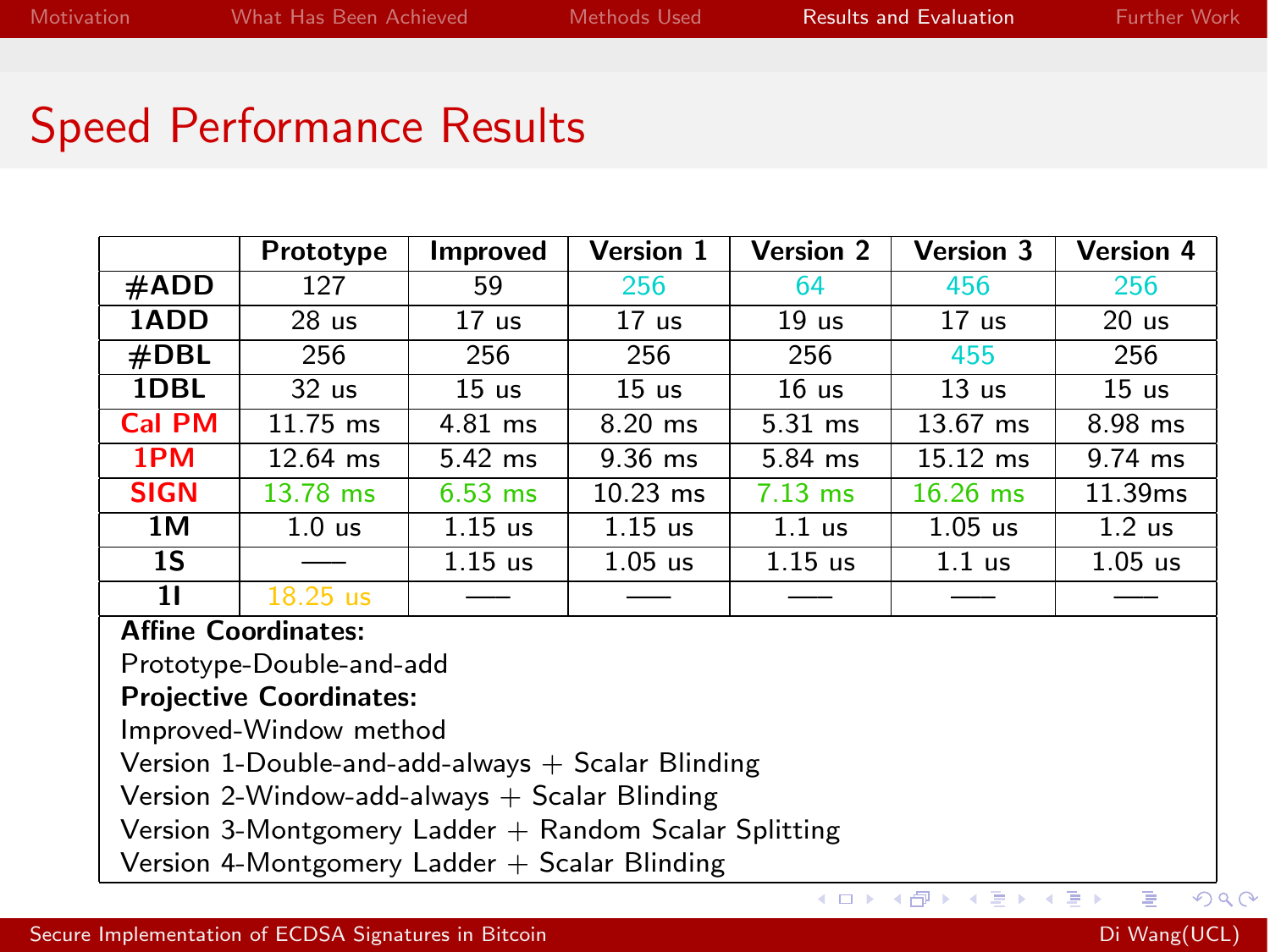# Security Evaluation

|                                                         | Version 1       | <b>Version 2</b>             | <b>Version 3</b>                                   | <b>Version 4</b>                            |  |  |
|---------------------------------------------------------|-----------------|------------------------------|----------------------------------------------------|---------------------------------------------|--|--|
| <b>SPA</b>                                              | Good            | Poor                         | Good                                               | Good                                        |  |  |
| <b>DPA</b>                                              | Fair            | Fair                         | Good                                               | Fair                                        |  |  |
| FA                                                      | Poor            | Poor                         | Fair                                               | Fair                                        |  |  |
| <b>AUTHOR</b>                                           | Coron, J.S. [2] | Di Wang $/$<br>Coron J.S.[2] | Montgomery,<br>P. L. [3]/Ciet, M.&<br>Joye, M. [1] | Montgomery,<br>P. L.[3] / Coron,<br>J.S.[2] |  |  |
| <b>YEAR</b>                                             | 1999            | 2014/1999                    | 1987/2003                                          | 1987/1999                                   |  |  |
| Version 1-Double-and-add-always $+$ Scalar Blinding     |                 |                              |                                                    |                                             |  |  |
| Version 2-Window-add-always $+$ Scalar Blinding         |                 |                              |                                                    |                                             |  |  |
| Version 3-Montgomery Ladder $+$ Random Scalar Splitting |                 |                              |                                                    |                                             |  |  |
| Version 4-Montgomery Ladder + Scalar Blinding           |                 |                              |                                                    |                                             |  |  |

 $299$ 

イロト イ部 トメ 君 トメ 君 ト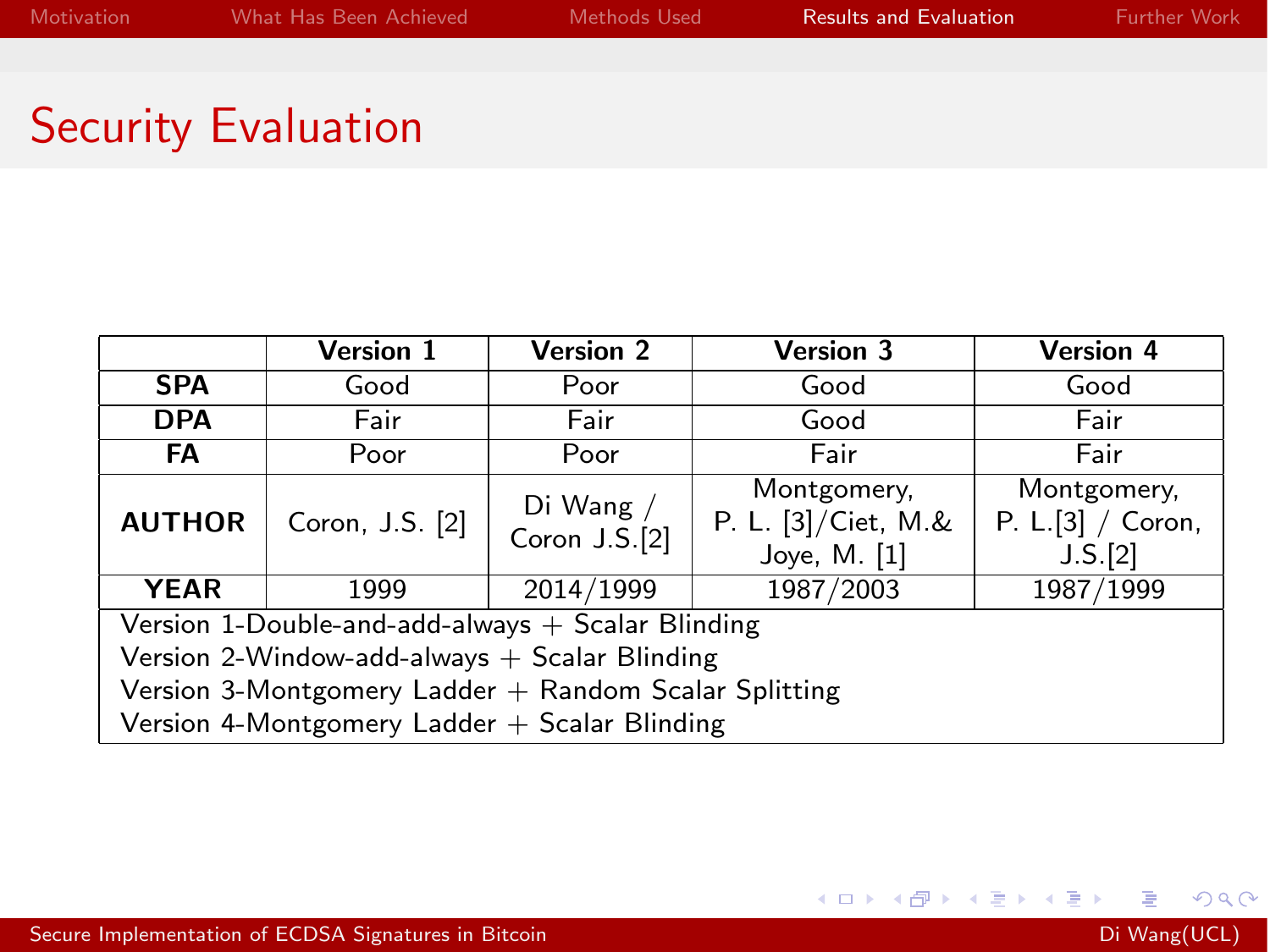- <span id="page-14-0"></span> $\triangleright$  Coherence check [\[4\]](#page-15-3)
- $\triangleright$  Security evaluation of overlap side channel countermeasures

**◆ ロ ▶ → 何** 

4. 重

**Section** 

D.

- 세포 >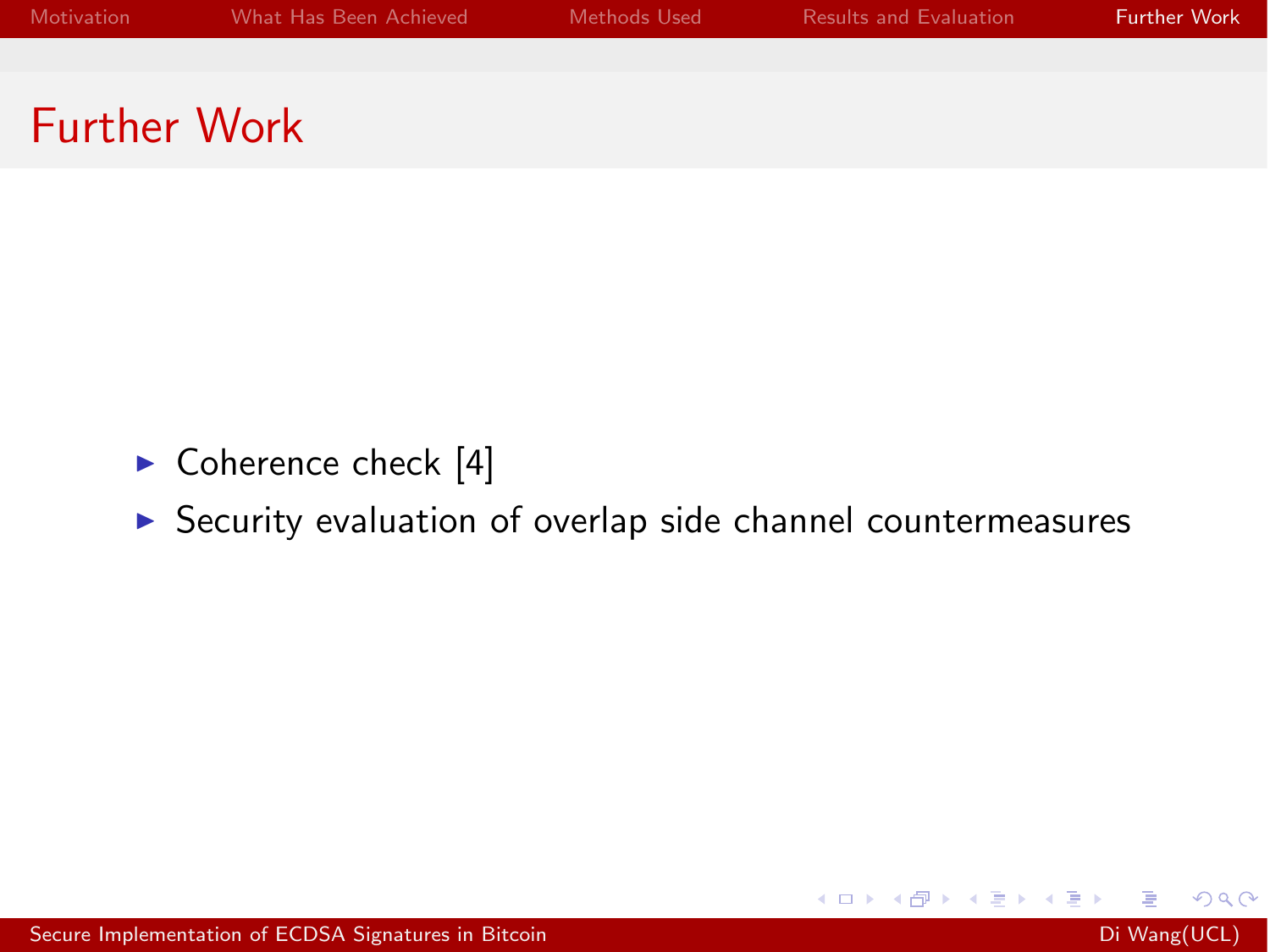### References

<span id="page-15-2"></span>譶

<span id="page-15-0"></span>螶

#### Cite, M. and Joye, M. (2003)

(virtually) free randomization techniques for elliptic curve cryptography. *Information and Communications Security*, pp. 348-359.

#### Coron, J.S. (1999)

Resistance against differential power analysis for elliptic curve cryptosystems.

*Cryptographic Hardware and Embedded Systems*, pp. 292-302.

<span id="page-15-1"></span>

<span id="page-15-3"></span>螶

#### Montgomery, P.L. (1987)

Speeding the pollard and elliptic curve methods of factorization.

*Mathematics of computation*, pp. 243-264.

#### Dominguez Oviedo, A. (2008)

On fault-based attacks and countermeasures for elliptic curve cryptosystems.

4 0 3